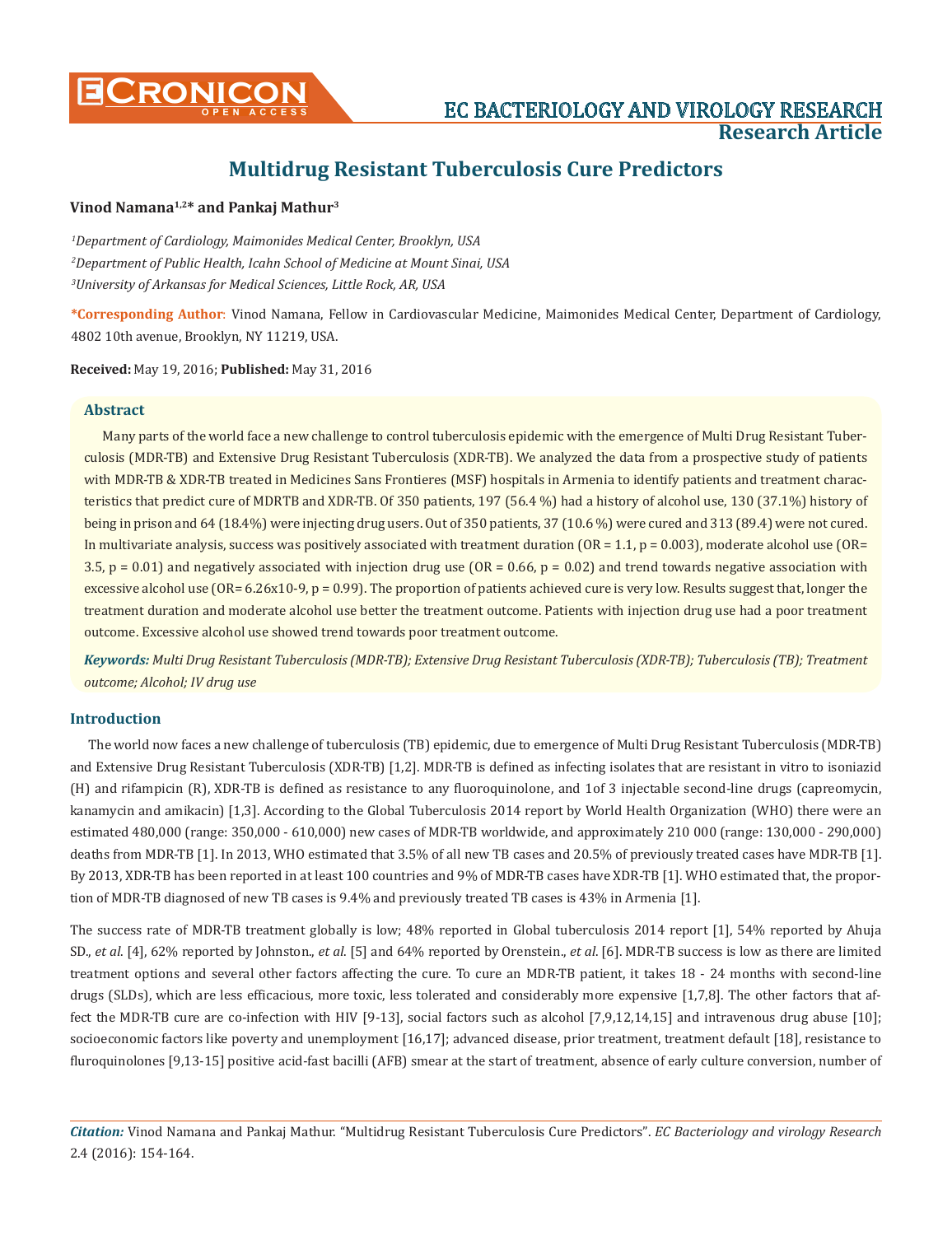155

drugs in the regimen [5,6,19-21] and programmatic factors such as poor provider communication and barriers to accessing care [22]. We analyzed the data from a prospective study of patients with MDR-TB & XDR-TB treated in Medicines Sans Frontiers (MSF) hospitals in Armenia who received an individualized treatment regimen (ITR) based on drug sensitivity testing (DST) results to identify patients and treatment characteristics that predict cure of MDR-TB and XDR-TB and to determine if there are specific identifiable groups who are at increased risk of failure to cure.

# **Methods**

# **Study settings**

This was an original study of Medicines Sans Frontieres organization. This is an observational prospective cohort study of 350 patients with MDR-TB & XDR-TB treated in MSF hospitals in Armenia. Tuberculosis database program: Epi Info (Version-6) was used to have universal data registry and ensure to have correct and updated information in all MDR-TB program centers. Data was collected in Armenia Hospitals from 2001 to 2008. This study was conducted by MSF and WHO Green light committee approved it. Informed consent was taken from patients before they were included in the study. Analysis of this study data was also approved by Public Health Department at Icahn School of medicine at Mount Sinai, New York.

#### **Patient selection process**

The aim of a MDR-TB treatment program was to make treatment accessible to as many patients who needed treatment. However there were some criteria's and preliminary steps before they were included into the program. Decision to include or exclude a patient, was a team decision and is discussed by the physician with the other care givers such as nurse, health educator, social worker and the psychiatrist.

#### **Inclusion and exclusion criteria**

Included only those patients who meet the geographic criteria of living in the region, after undergoing through a preliminary introduction and agreed for the treatment. In preliminary introduction patients were informed about the disease process, length of the treatment, directly observed treatment, need for hospitalization, side effects, expected outcomes and the need of follow-up. Any questions or difficulties experienced by the patient were addressed. Patients are required to commit to adhere to the treatment and complete the course of treatment. Patients who have severe co-existing illnesses and who seemed to not tolerate the second line Anti-TB medications, in terminal clinical conditions were excluded. The patient's family is also implicated in supporting the patient and should be involved in the preliminary information sessions. Factors that could result in poor or difficult adherence for the patient, such as addictions (drug, alcohol) and with previous history of poor treatment adherence, coping mechanisms and support systems were discussed before inclusion. Female patients should agree together with their partner to use a reliable method of contraception to avoid pregnancy during the full course of treatment. Second line drugs reduce the serum concentration of oral contraceptives therefore injectable contraception is preferred method. Pre-existing and severe co-existing illness such as renal and hepatic insufficiency, uncontrolled seizure disorder, or known allergies to second-line drugs, which could prevent the managing physician from prescribing an effective second-line treatment regimen were excluded. Program ensured prison patients to have continuity of treatment.

#### **General treatment principles**

All patients received an individualized treatment regimen (ITR) based on DST results. An Empiric Treatment Regimen (ETR) is used on a temporary basis for certain suspect cases until full DST results become available. Treatment is given under direct observation (DOT). Treatment is initiated with small doses of each drug and increased to the planned dose over 3 to 10 days. Maximum doses of second-line drugs are used whenever possible, with immediate and aggressive treatment of side effects. Therapy is given 6-7 days per week and up to twice daily; no intermittent therapy with second-line drugs is given during either intensive or continuation phase except for parenteral agents, which may be given 3 times weekly when side effects such as renal insufficiency arise. When treatment fails or a relapse occurs, the original regimen is continued with addition of 2 new drugs until new susceptibility data are obtained. The minimum treatment duration of MDR-TB treatment is 21-24 months or 18 months after the patient becomes permanently smear and culture negative, whichever is longer.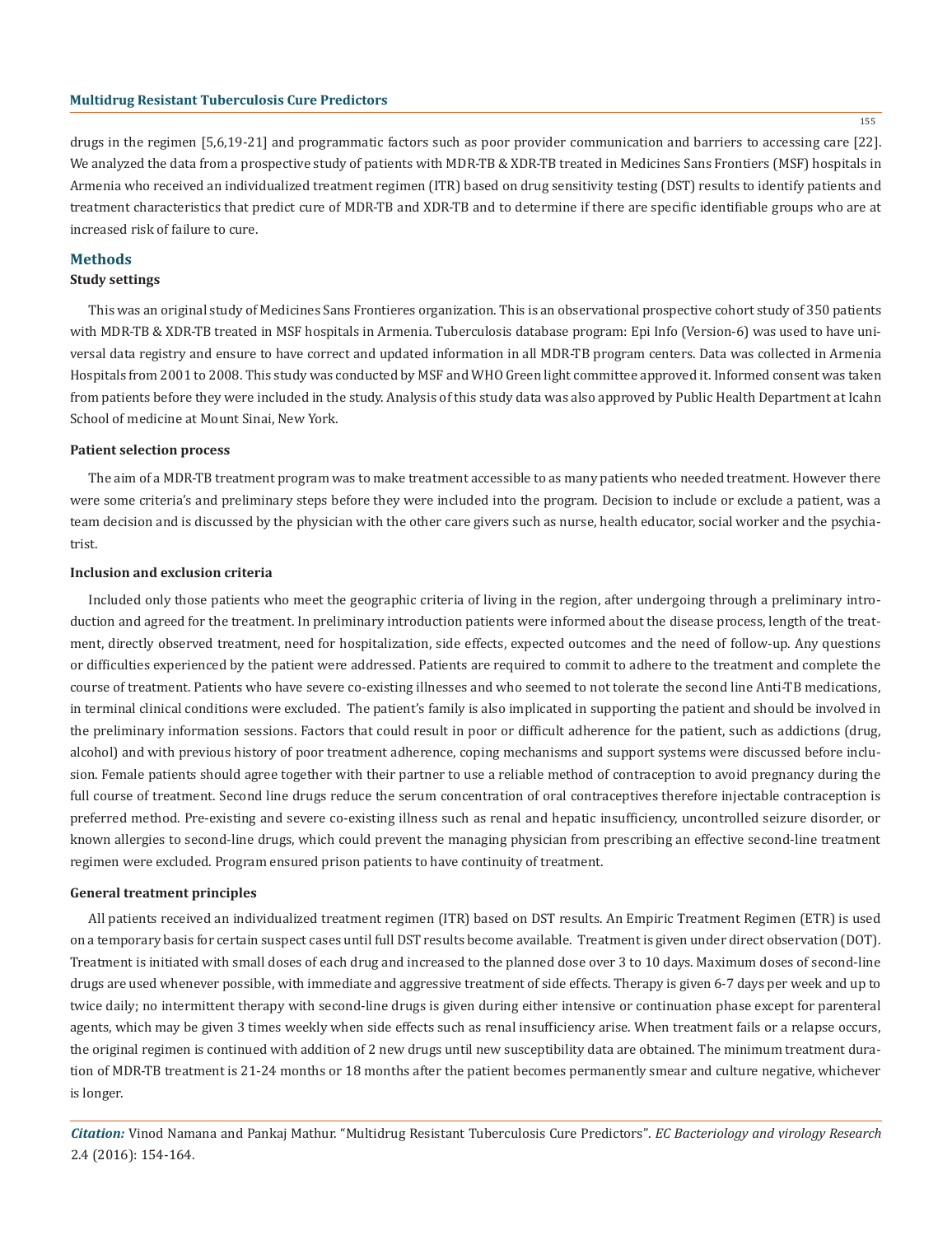Criteria for treatment interruption included 1. Impossible to continue proper treatment due to intolerance to second-line drugs 2. The physician may also determine after 6 to 12 months in case of unfavorable evolution, using all clinical and microbiologic evidence available, that further therapy is futile and only supportive care should be offered. 3. The feasibility and the benefit of the surgical option have to be considered before proposing the permanent interruption of treatment. 4. Poor adherence to treatment (frequent treatment interruptions, addictions) Aggressive, disruptive or criminal behavior during treatment could be considered as dismissal criteria.

#### **Case definitions for end of treatment outcomes**

**Cured:** An MDR-TB patient who has completed treatment and has been consistently culture-negative (with at least five results) for the final twelve months of treatment. If only one positive culture is reported during that time and there is no concomitant clinical evidence of deterioration, a patient may still be considered cured, provided that this positive culture is followed by a minimum of three consecutive negative cultures, taken at least 30 days apart.

**Completed:** An MDR-TB patient who has completed treatment but does not meet the definition for cure due to lack of bacteriological results (i.e., fewer than five cultures were performed in the final twelve months of therapy).

**Death:** An MDR-TB patient who dies for any reason during the course of MDR-TB treatment.

**Treatment failure:** Treatment will be considered to have failed if two or more of the five cultures recorded in the final twelve months are positive, or if any one of the final three cultures is positive. Treatment will also be considered to have failed if a clinical decision has been made to terminate treatment early due to poor response or adverse events.

**Treatment default:** An MDR-TB patient whose MDR-TB treatment was interrupted for two or more consecutive and also includes the patients removed from treatment by physicians.

**Transfer out:** An MDR-TB patient who has been transferred to another reporting and recording unit and for whom the treatment outcome is unknown.

**Still on treatment:** Patient still in treatment at the time of the cohort analysis.

#### **Statistics**

To look for correlations between the patients and treatment characteristics that predict cure of MDR-TB and XDR-TB, we used univariate student t-test and chi-square tests. An independent-samples t-test was conducted to compare between the success and failure groups with age, treatment duration, days to smear conversion, days to culture conversion, days to end hospitalization, days to end injection phase, Previous DOTS treatment, Previous DOTS Plus treatment, number of people living in the same house, and number of children living in the same house. A chi-square test was conducted to compare between the success and failure groups with risk factors (nominal variables) such as previous TB treatment, drug sensitivity testing, marital status, employment status, ever been in prison, injection drug user, prostitution, homeless, healthcare worker, migrant worker, traveler (out of Armenia), previous contact with MDR-TB case, tobacco use and alcohol use.

Treatment outcome variables were categorized into a dichotomous variable as success and failure. Success included all cured cases and all other treatment outcomes such as treatment completed, failed, default (whose treatment was interrupted for 2 consecutive months or more), transfer out and unknown status were included in failure group. Bivariate analysis using Independent t-test for continuous variables and chi-square for discrete variables was performed taking success and failure as dependent variables and other variables as independent or covariate variables. To check out the hypothesis, we did logistic regression. All values are expressed as mean  $\pm$  SD or valid percentages (%). All statistical analyses were achieved using the Statistical Package for Social Sciences (SPSS) 21.0 software (SPSS Inc., Chicago, Illinois). Missing data were not replaced or imputed. A P value < .05 was considered significant.

# **Results**

Observation data for 350 patients from 2001 to 2008 were analyzed. There were 282, (80.6%) males and 68 (19.4%) females; mean age was  $38 \pm 13$  years. Most patients were unemployed 255 (73.1%), lived in their own homes 338 (97.7%), lived with 3 or more people

*Citation:* Vinod Namana and Pankaj Mathur. "Multidrug Resistant Tuberculosis Cure Predictors". *EC Bacteriology and virology Research*  2.4 (2016): 154-164.

156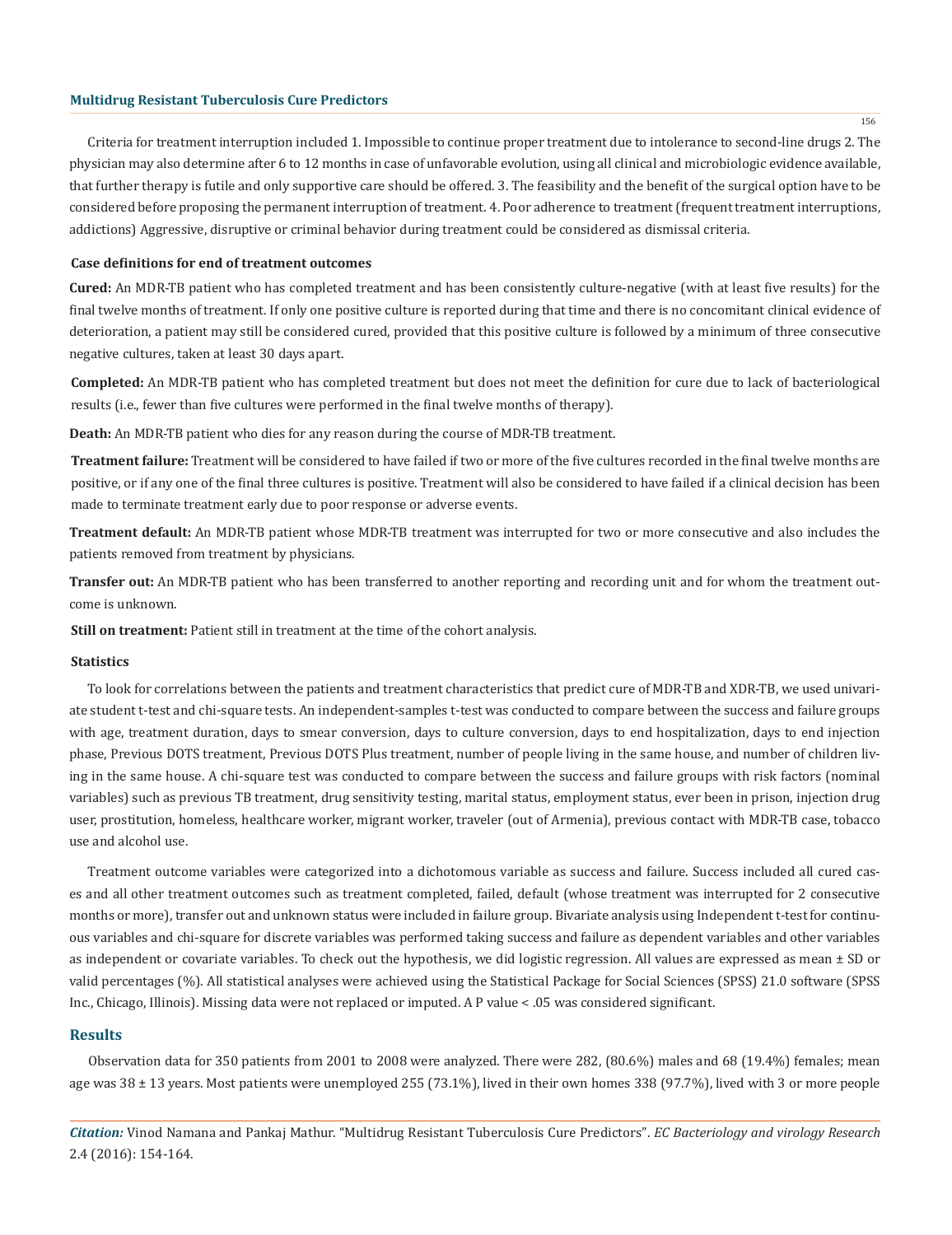(range 1-9) and had one child in their house (range 0-5). Sixty-four (18.4%) have history of intravenous drug use (IDU) and 130 (37.1%) have history of being in prison, 197 (56.0%) had a history of alcohol use -162 (46%) moderate, 35(10%) excessive, and 218 (62.3%) had a history of tobacco use. Of all 350 patients, 78 (22.6%) reported previous contact with MDR-TB patients (Table 1).

| <b>Variables</b>                                         | Value ± SD or Percentage |  |  |  |
|----------------------------------------------------------|--------------------------|--|--|--|
| Age (years)                                              | $38 \pm 13$              |  |  |  |
| Male (%)                                                 | 80.6                     |  |  |  |
| Female (%)                                               | 19.4                     |  |  |  |
| Migrant worker (%)                                       | 3.5                      |  |  |  |
| Health care worker (%)                                   | 0.9                      |  |  |  |
| Homeless (%)                                             | 2.3                      |  |  |  |
| Marital status (%)                                       |                          |  |  |  |
| Married                                                  | 50.7                     |  |  |  |
| Living together                                          | 0.9                      |  |  |  |
| Single                                                   | 36                       |  |  |  |
| Divorced                                                 | 6.9                      |  |  |  |
| Widowed                                                  | 4                        |  |  |  |
| Separated                                                | 1.4                      |  |  |  |
| Employment status (%)                                    |                          |  |  |  |
| Employed                                                 | 16.3                     |  |  |  |
| Pensioner                                                | 3.2                      |  |  |  |
| Student                                                  | 2.3                      |  |  |  |
| Unemployed                                               | 73.1                     |  |  |  |
| Household                                                | $\overline{4}$           |  |  |  |
| Other                                                    | 1.1                      |  |  |  |
| Tobacco use (%)                                          | 62.6                     |  |  |  |
| Alcohol use (%)                                          | 56.4                     |  |  |  |
| Alcohol Severity (%)                                     |                          |  |  |  |
| None                                                     | 43.6                     |  |  |  |
| Moderate                                                 | 46.4                     |  |  |  |
| Excessive                                                | 10                       |  |  |  |
| Injection drug user (%)                                  | 18.4                     |  |  |  |
| Prostitution<br>(% )                                     | 0.3                      |  |  |  |
| Ever been in prison (%)                                  | 37.2                     |  |  |  |
| Traveller (out of Armenia) (%)                           | 10.7                     |  |  |  |
| Contact with MDR-TB case (%)                             | 22.6                     |  |  |  |
| Number of people living in the same house                | $3 \pm 1.8$              |  |  |  |
| Number of children less than 15 living in the same house | $1 \pm 1.02$             |  |  |  |

SD: Standard deviation

*Table 1: Patient characteristics.*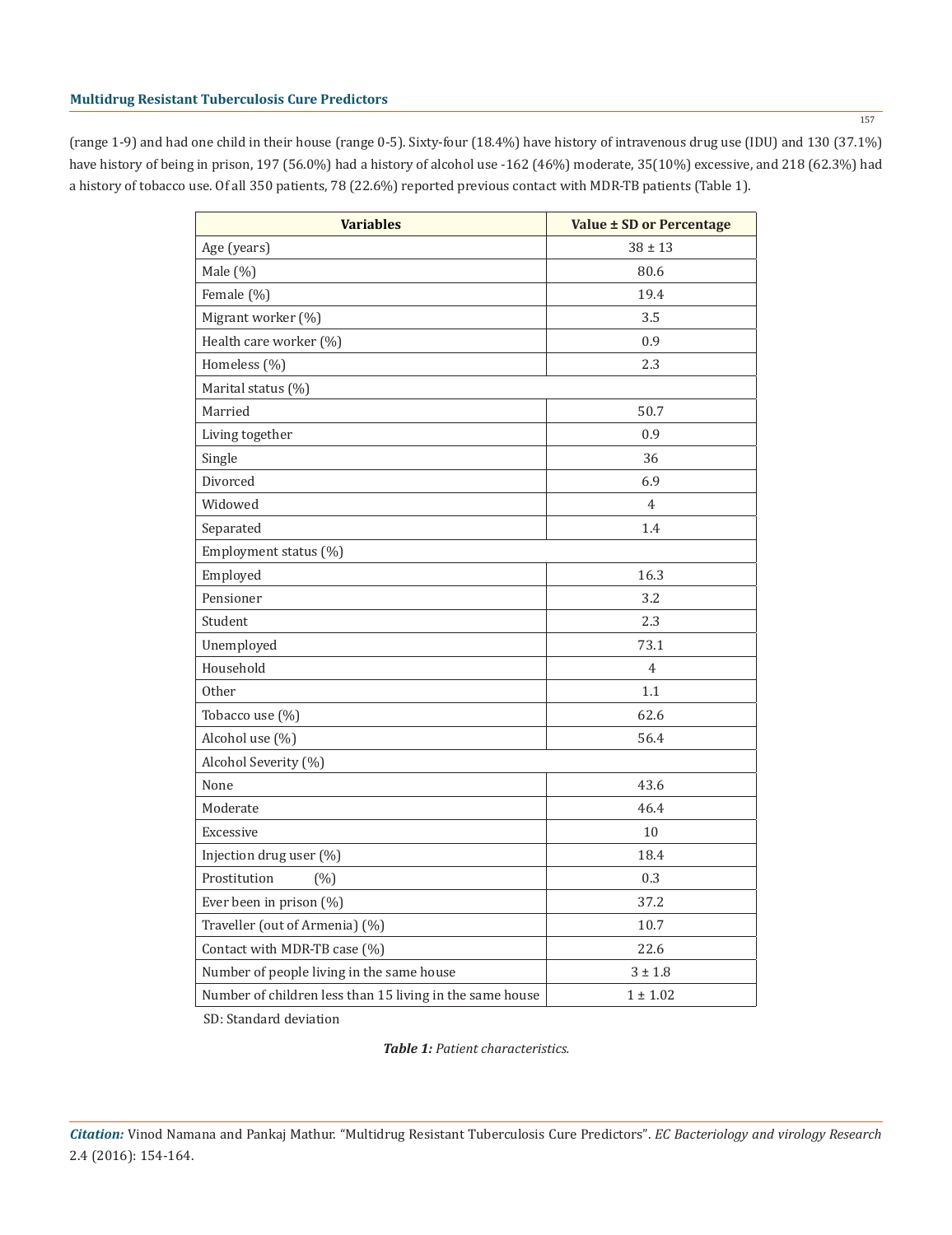The mean treatment duration was  $12.75 \pm 9.1$  (1 - 44.9) months. The average number of days to initial smear conversion was  $114.1 \pm$ 118.4 days, number of days to initial culture conversion was 112.2 ± 115.03, number of days to end of hospitalization phase was 140.31 ± 133.36 and number of days to end of injection phase was 240.04 ± 118.7. 344 (98.3%) patients reported to previous TB treatment, the average number of times the patient has received DOTS treatment is  $2.07 \pm 1.6$ , the average number of times the patient has received DOTS PLUS treatment is 0.12 ± 0.4 and 90.8% have not received DOTS PLUS treatment previously. On Drug Sensitivity Testing, before the start of treatment 284 (93.4%) were resistant to Isoniazid (H), 239 (79.7%) were resistant to Rifampin (R), 243 (80.7%) were resistant to Ethambutol, 73 (47.7%) were resistant to Pyrazinamide (P) and 265 (89.2%) were resistant to Streptomycin (S) (Table 2).

| <b>Variables</b>                        | Value ± SD or Percentage |  |  |  |  |
|-----------------------------------------|--------------------------|--|--|--|--|
| Treatment duration (months)             | $12.75 \pm 9.1$          |  |  |  |  |
| Days to smear conversion                | $114.1 \pm 118.4$        |  |  |  |  |
| Days to culture conversion              | $112.2 \pm 115.03$       |  |  |  |  |
| Days to end hospitalization             | $140.3 \pm 133.4$        |  |  |  |  |
| Days to end injection phase             | $240.04 \pm 118.7$       |  |  |  |  |
| Previous TB treatment (%)               | 98.3                     |  |  |  |  |
| No. of previous DOTS treatment          | $2.07 \pm 1.6$           |  |  |  |  |
| No. of previous DOTS treatment (%)      |                          |  |  |  |  |
| $\mathbf{0}$                            | $\overline{2}$           |  |  |  |  |
| 1                                       | 43.1                     |  |  |  |  |
| 2                                       | 28.4                     |  |  |  |  |
| 3                                       | 13.8                     |  |  |  |  |
| 4                                       | 7.5                      |  |  |  |  |
| 5                                       | 2.6                      |  |  |  |  |
| 6                                       | 1.1                      |  |  |  |  |
| 7                                       | 0.6                      |  |  |  |  |
| No. of previous DOTS Plus treatment     | $0.12 \pm 0.4$           |  |  |  |  |
| No. of previous DOTS Plus treatment (%) |                          |  |  |  |  |
| 0                                       | 90.8                     |  |  |  |  |
| 1                                       | 6.9                      |  |  |  |  |
| $\overline{2}$                          | $\overline{\mathcal{L}}$ |  |  |  |  |
| 3                                       | 0.3                      |  |  |  |  |
| Treatment interruption (%)              | 0.9                      |  |  |  |  |
| Drug Sensitivity Testing (DST) (%)      |                          |  |  |  |  |
| Isoniazid (H)                           |                          |  |  |  |  |
| Resistant                               | 93.4                     |  |  |  |  |
| Sensitive                               | 4.9                      |  |  |  |  |
| Rifampin (R)                            |                          |  |  |  |  |
| Resistant                               | 79.7                     |  |  |  |  |
| Sensitive                               | 19.7                     |  |  |  |  |
| Ethambutol (E)                          |                          |  |  |  |  |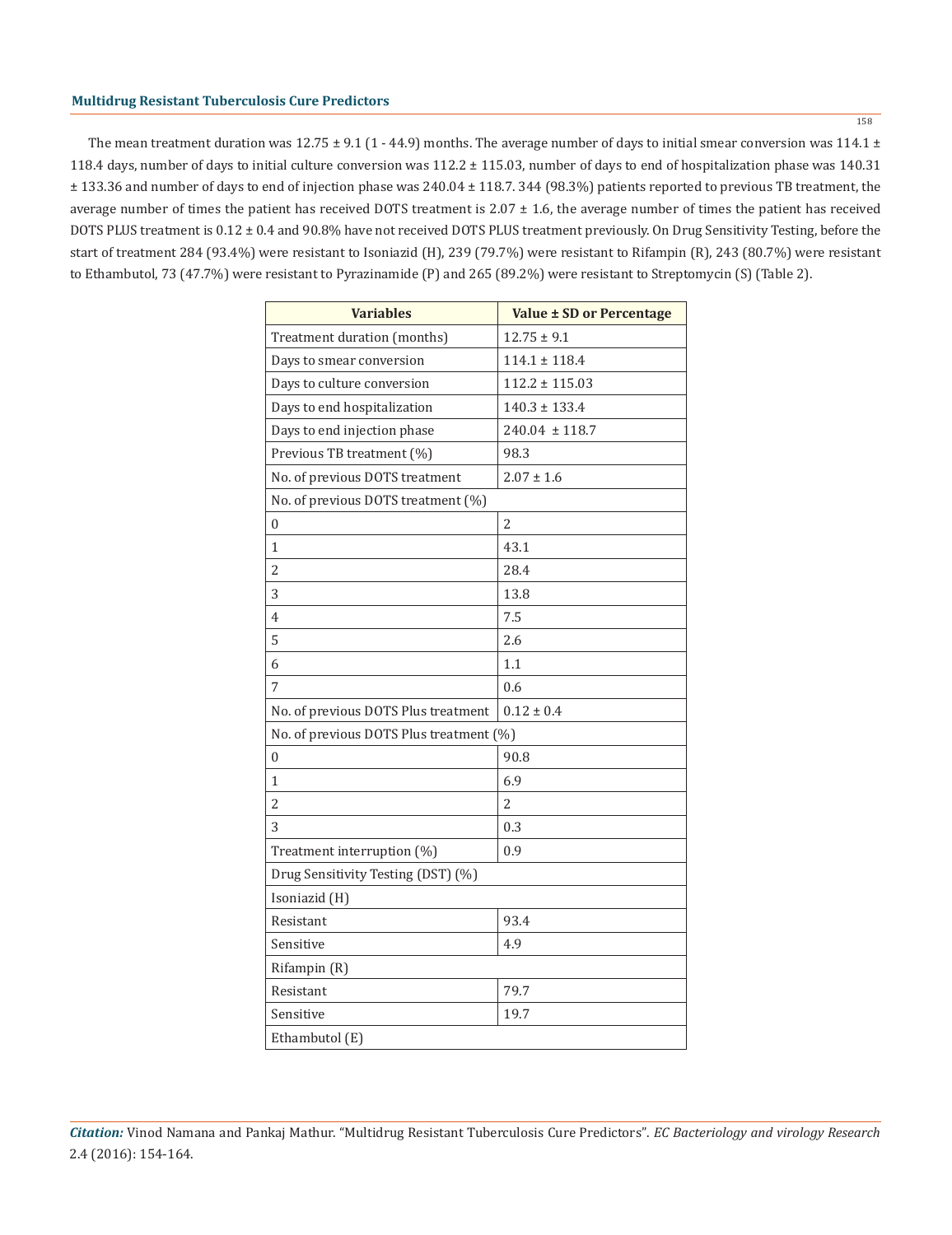| Resistant        | 80.7 |
|------------------|------|
| Sensitive        | 18.9 |
| Pyrazinamide (Z) |      |
| Resistant        | 47.7 |
| Sensitive        | 51.6 |
| Streptomycin (S) |      |
| Resistant        | 89.2 |
| Sensitive        | 10.8 |

SD: Standard deviation

*Table 2: Patient management characteristics.*

Assessment of treatment outcomes showed that 37(10.6 %) patients were cured, 36 (10.3 %) completed therapy, 31 (8.9%) died, 13 (3.7 %) treatment failed, 64 (18.3 %) defaulted and 29 (8.3 %) were transferred out (Table 3).

| <b>Treatment outcome</b> | Percentage |
|--------------------------|------------|
| Cured                    | 10.6       |
| Completed                | 10.3       |
| Death                    | 8.9        |
| Failure                  | 3.7        |
| Default                  | 18.3       |
| Transfer out             | 8.3        |
| Unknown                  | 39.7       |

*Table 3: Treatment outcomes.*

In bivariate analysis followed by logistic regression, success was positively associated with treatment duration (OR = 1.1, 95% CI (1.03  $-1.18$ ), p = 0.003), moderate alcohol use (OR= 3.5, 95% CI (1.34 - 9.15), p = 0.01 and negatively associated with injection drug use (OR = 0.66, 95% CI (0.006 - 0.7), p = 0.02) and trend towards negative association with excessive alcohol use (OR= 6.26x10<sup>-9</sup>, 95% CI (0.0 - ∞), p = 0.99 (Table 4 and 5).

|                                             | <b>Success</b> |       | <b>Failure</b> |     |        |           |           |                |
|---------------------------------------------|----------------|-------|----------------|-----|--------|-----------|-----------|----------------|
|                                             | n              | Mean  | <b>SD</b>      | n   | Mean   | <b>SD</b> | P - Value | 95% CI         |
| Age                                         | 37             | 38.16 | 12.04          | 313 | 38.27  | 13.01     | 0.96      | $-4.5 - 4.3$   |
| Treatment duration (months)                 | 37             | 22.35 | 6.83           | 313 | 11.61  | 8.68      | < 0.001   | $7.8 - 13.6$   |
| Days to smear conversion                    | 32             | 121.3 | 89.57          | 143 | 107.87 | 119.6     | 0.55      | $-30.8 - 57.7$ |
| Days to culture conversion                  | 35             | 104.4 | 69.20          | 129 | 108.95 | 119.4     | 0.83      | $-46.2 - 37.2$ |
| Days to end hospitalization                 | 33             | 231.2 | 168.50         | 232 | 121.25 | 128.5     | < 0.001   | $60.9 - 159.1$ |
| Days to end injection phase                 | 36             | 236.3 | 104.47         | 145 | 241.03 | 121.0     | 0.83      | $-48.1 - 38.6$ |
| Previous DOTS treatment                     | 37             | 2.00  | 1.22           | 311 | 2.07   | 1.710     | 0.80      | $-0.64 - 0.5$  |
| Previous DOTS Plus treatment                | 36             | .03   | 0.16           | 311 | 0.13   | 0.421     | 0.15      | $-0.24 - 0.04$ |
| Number of people living in the same house   | 37             | 2.73  | 1.75           | 311 | 3.21   | 1.82      | 0.13      | $-1.1 - 0.15$  |
| Number of children living in the same house | 37             | 0.76  | 1.09           | 312 | 0.72   | 1.01      | 0.85      | $-0.31 - 0.38$ |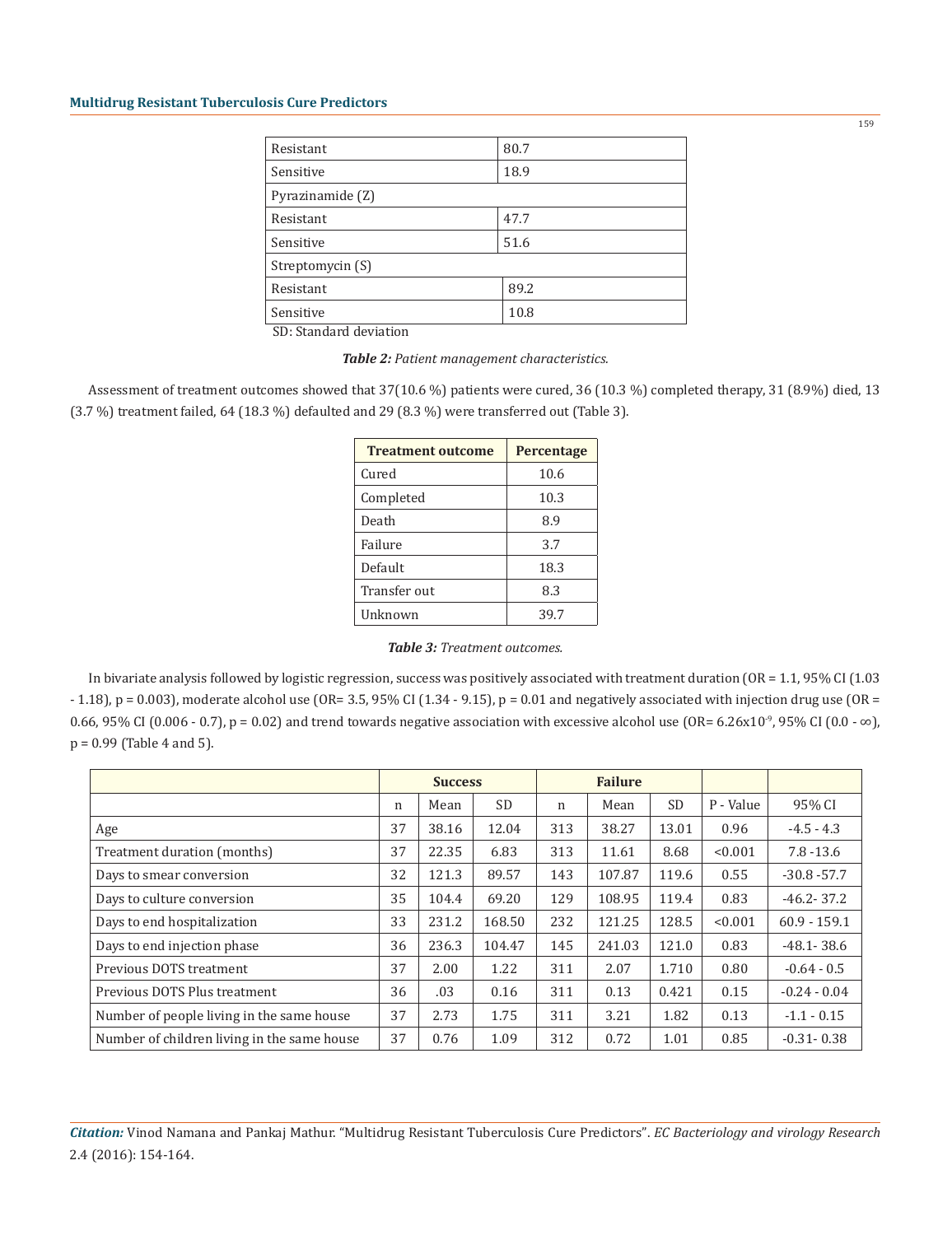|                           | <b>Success</b>  | <b>Failure</b> | <b>Total</b>   | p-value        |     |
|---------------------------|-----------------|----------------|----------------|----------------|-----|
| Isoniazid                 | Resistant       | $(36)$ 100.0%  | $(248)$ 92.5%  | 284 93.4%      | .41 |
|                           | Sensitive       | $(0)$ 0%       | $(15)$ 5.6%    | $(15)$ 4.9%    |     |
| Rifampin                  | Resistant       | $(25)$ 69.4%   | (214) 81.1%    | (239) 79.7%    | .19 |
|                           | Sensitive       | $(11)$ 30.6%   | $(48)$ 18.2%   | $(59)$ 19.7%   |     |
| Ethambutol                | Resistant       | $(30)$ 83.3%   | (213) 80.4%    | (243) 80.7%    | .87 |
|                           | Sensitive       | $(6)$ 16.7%    | $(51)$ 19.2%   | $(57)$ 18.9%   |     |
| Pyrazinamide              | Resistant       | $(3)$ 50.0%    | $(70)$ 47.6%   | $(73)$ 47.7%   | .97 |
|                           | Sensitive       | $(3)$ 50.0%    | $(76)$ 51.7%   | $(79)$ 51.6%   |     |
| Streptomycin              | Resistant       | $(34)$ 94.4%   | (231) 88.5%    | (265) 89.2%    | .28 |
|                           | Sensitive       | $(2)$ 5.6%     | $(30)$ 11.5%   | $(32) 10.8\%$  |     |
| Previous TB treatment     | Yes             | $(37)$ 100.0%  | $(307)$ 98.1%  | (344) 98.3%    | .39 |
|                           | N <sub>o</sub>  | $(0)$ 0%       | $(6)$ 1.9%     | $(6)$ 1.7%     |     |
| Marital status            | Married         | $(21)$ 56.8%   | $(155) 50.0\%$ | $(176)$ 50.7%  | .50 |
|                           | Living Together | $(0)$ 0%       | (3) 1.0%       | $(3)$ 0.9%     |     |
|                           | Single          | $(14)$ 37.8%   | $(111)$ 35.8%  | $(125)$ 36.0%q |     |
|                           | Divorced        | $(0)$ 0%       | $(24)$ 7.7%    | $(24)$ 6.9%    |     |
|                           | Widowed         | $(2)$ 5.4%     | $(12)$ 3.9%    | $(14)$ 4.0%    |     |
|                           | Separated       | $(0)$ 0%       | $(5)$ 1.6%     | $(5)$ 1.4%     |     |
| <b>Employment status</b>  | Employed        | $(7)$ 18.9%    | $(50)$ 16.0%   | $(57)$ 16.3%   | .63 |
|                           | Pensioner       | $(1)$ 2.7%     | $(10)$ 3.2%    | $(11)$ 3.2%    |     |
|                           | Student         | $(0)$ 0%       | $(8)$ 2.6%     | $(8)$ 2.3%     |     |
|                           | Unemployed      | (29) 78.4%     | $(226)$ 72.4%  | $(255)$ 73.1%  |     |
|                           | Housework       | $(0)$ 0%       | $(14)$ 4.5%    | $(14)$ 4.0%    |     |
| Ever been in prison       | Yes             | $(17)$ 45.9%   | $(113)$ 36.2%  | $(130)$ 37.2%  | .24 |
|                           | N <sub>0</sub>  | $(20)$ 54.1%   | $(199)$ 63.8%  | (219) 62.8%    |     |
| Injection drug user       | Yes             | $(2)$ 5.7%     | $(62)$ 19.9%   | (64)18.4%      | .04 |
|                           | N <sub>0</sub>  | $(33)$ 94.3%   | $(250) 80.1\%$ | (283) 81.6%    |     |
| Prostitution              | Yes             | $(0)$ 0%       | $(1)$ 0.3%     | $(1)$ 0.3%     | .74 |
|                           | No              | $(34) 100.0\%$ | (304) 99.7%    | (338) 99.7%    |     |
| Homeless                  | Yes             | $(1)$ 2.8%     | $(7)$ 2.3%     | $(8)$ 2.3%     | .84 |
|                           | N <sub>o</sub>  | $(35)$ 97.2%   | $(303)$ 97.7%  | (338) 97.7%    |     |
| Health Worker             | Yes             | $(0)$ 0%       | $(3)$ 1.0%     | $(3)$ 0.9%     | .55 |
|                           | No              | $(36)$ 100.0%  | $(307)$ 99.0%  | (343) 99.1%    |     |
| Migrant worker            | Yes             | $(1)$ 2.8%     | $(11)$ 3.5%    | $(12)$ 3.5%    | .81 |
|                           | No              | $(35)$ 97.2%   | (299) 96.5%    | (334) 96.5%    |     |
| Traveler (out of Armenia) | Yes             | $(2)$ 5.6%     | $(35)$ 11.3%   | $(37)$ 10.7%   | .29 |
|                           | No              | $(34)$ 94.4%   | (275) 88.7%    | (309) 89.3%    |     |
| Contact with MDR-TB case  | Yes             | $(3)$ 8.3%     | $(75)$ 24.3%   | $(78)$ 22.6%   | .03 |
|                           | No              | $(33)$ 91.7%   | $(234)$ 75.7%  | $(267)$ 77.4%  |     |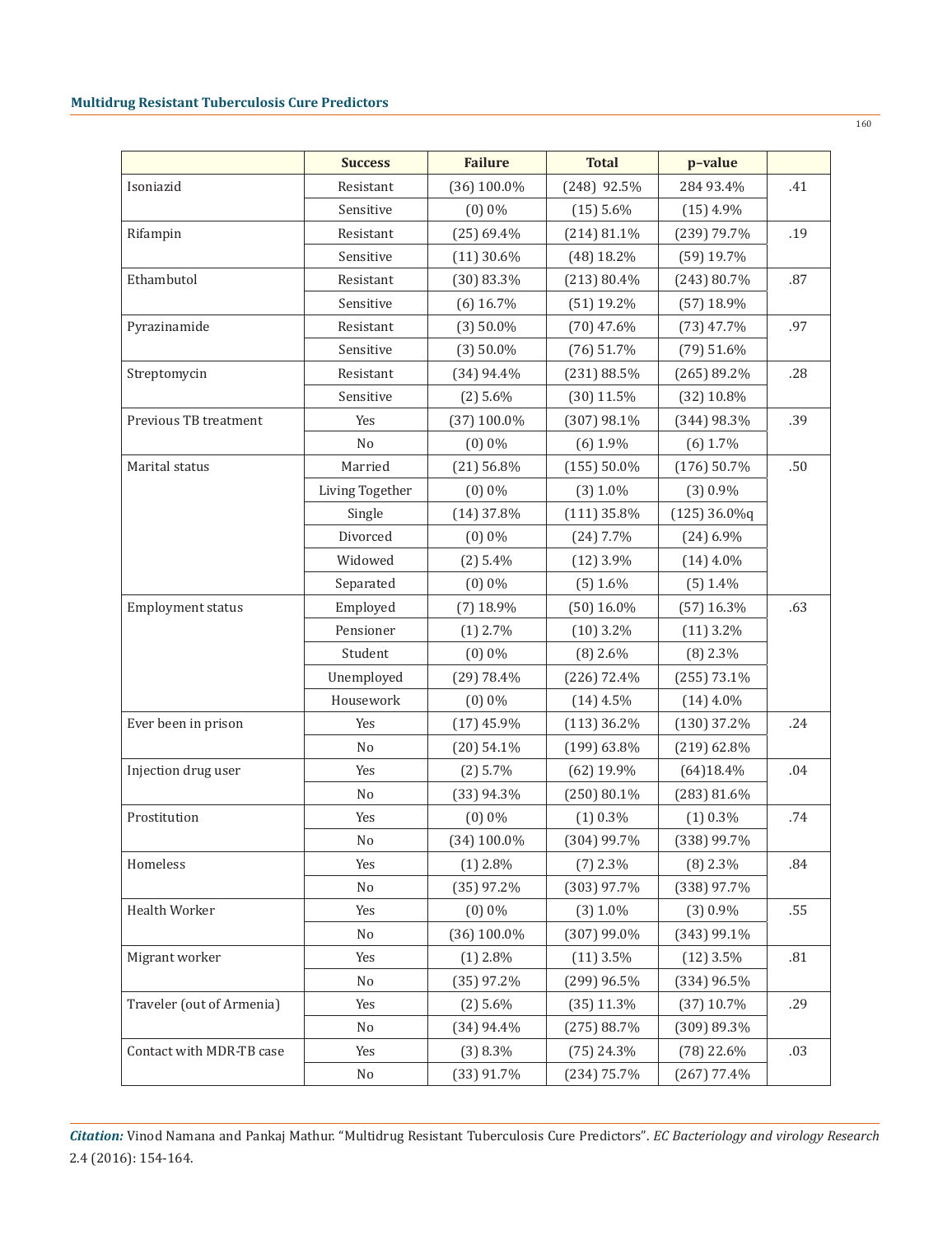| Tobacco use | Yes            | $(27)$ 73.0% | $(191)$ 61.4% | $(218)$ 62.6% | .16 |
|-------------|----------------|--------------|---------------|---------------|-----|
|             | N <sub>0</sub> | $(10)$ 27.0% | $(120)$ 38.6% | $(130)$ 37.4% |     |
| Alcohol use | Yes            | $(27)$ 73.0% | $(170)$ 54.5% | $(197)$ 56.4% | .03 |
|             | N <sub>0</sub> | $(10)$ 27.0% | $(142)$ 45.5% | $(152)$ 43.6% |     |

n: Sample size, SD: Standard deviation, CI: Confidence interval

*Table 4: Association between treatment successes to failure.*

| <b>Variables</b>                                         | OR (95% CI)                   | P - value |
|----------------------------------------------------------|-------------------------------|-----------|
| Treatment duration                                       | $1.1(1.03 - 1.18)$            | 0.003     |
| Days to end hospitalization phase                        | $1.0(0.99 - 1.01)$            | 0.26      |
| Previous Contact with MDR-TB                             | $0.32$ (0.07 - 1.49)          | 0.15      |
| Alcohol Severity                                         |                               |           |
| Moderate                                                 | $3.5(1.34 - 9.15)$            | 0.01      |
| Excessive                                                | $6.26x10^{-9} (0.0 - \infty)$ | 0.99      |
| Injection drug users<br>------------<br>$\overline{a}$ . | $0.66(0.006 - 0.7)$           | 0.02      |

OR: Odds Ratio, CI: Confidence interval

#### *Table 5: Final multivariate model.*

### **Discussion**

MDR TB treatment is a challenge as there are limited treatment options. MDR-TB treatment is left with fewer treatment options due to the emergence of resistant strains. To cure an MDR-TB patient, it takes 18 - 24 months with second-line drugs (SLDs) as reported in Global tuberculosis 2014 report [1]. Second line drugs are less efficacious, more toxic, less tolerated and considerably more expensive [1,7,8] which could result in more serious adverse effects, treatment defaults, extending the treatment duration. Our study showed longer the treatment duration better the treatment outcome, which was consistent with study done by Ahuja., *et al*. [4] and global tuberculosis 2014 report [1]. Our patient received empiric treatment initially and then tailored based on drug sensitivity testing and adverse effects to achieve success resulting in lengthy treatment.

Literature showed alcohol and illicit drug use to be the important risk factors for contracting the disease and poor treatment outcome and also they have been implicated as the cause of TB epidemics in many countries. Few studies suggested that low to moderate alcohol intake is not associated with increased risk of TB disease [15]. However, there seem to be a substantial risk increase among people who drink more than 40g alcohol per day, and or have an alcohol use disorder. This was clearly demonstrated by many studies and systematic reviews [7,14,15,23]. The role of heavy alcohol consumption and illicit drug use as a risk factor for contracting tuberculosis can be explained by specific social mixing patterns in settings such as bars, shelters for homeless, prisons, and social institutions as well as by direct toxicity to the immune system [5]. The effects of alcohol and drug use on the immune system include impairment of cell mediated immunity and macrophage function that reduce the ability to clear the infection and result in less favorable outcome [5,24,25]. Our data showed correlation between moderate alcohol use with treatment success and excessive alcohol use showed trend towards treatment failure. This trend was probably secondary to very low number of patients with excess alcohol use (35, 10%) compared to moderate alcohol use 162 (46.4). Many studies have demonstrated the beneficial effects of moderate alcohol use in lowering myocardial infarction, heart failure and ischemic stroke rates and reduced risk of dementia, diabetes and osteoporosis [26-28], however there were no studies looking at treatment success of TB or MDR-TB with moderate alcohol use. Our data showed correlation between injection drug use with treatment failure and is consistent with studies done by Bendayan., *et al*. [7] and Deiss., *et al*. [29].

Key to prevent the spread and achieve the cure of MDR-TB and XDR-TB is implementation of proven strategies to control alcoholism and intravenous drug use. Some of the proven strategies are: 1. a. Limiting alcohol consumption by increasing the taxes [30,31,] b. Im-

*Citation:* Vinod Namana and Pankaj Mathur. "Multidrug Resistant Tuberculosis Cure Predictors". *EC Bacteriology and virology Research*  2.4 (2016): 154-164.

161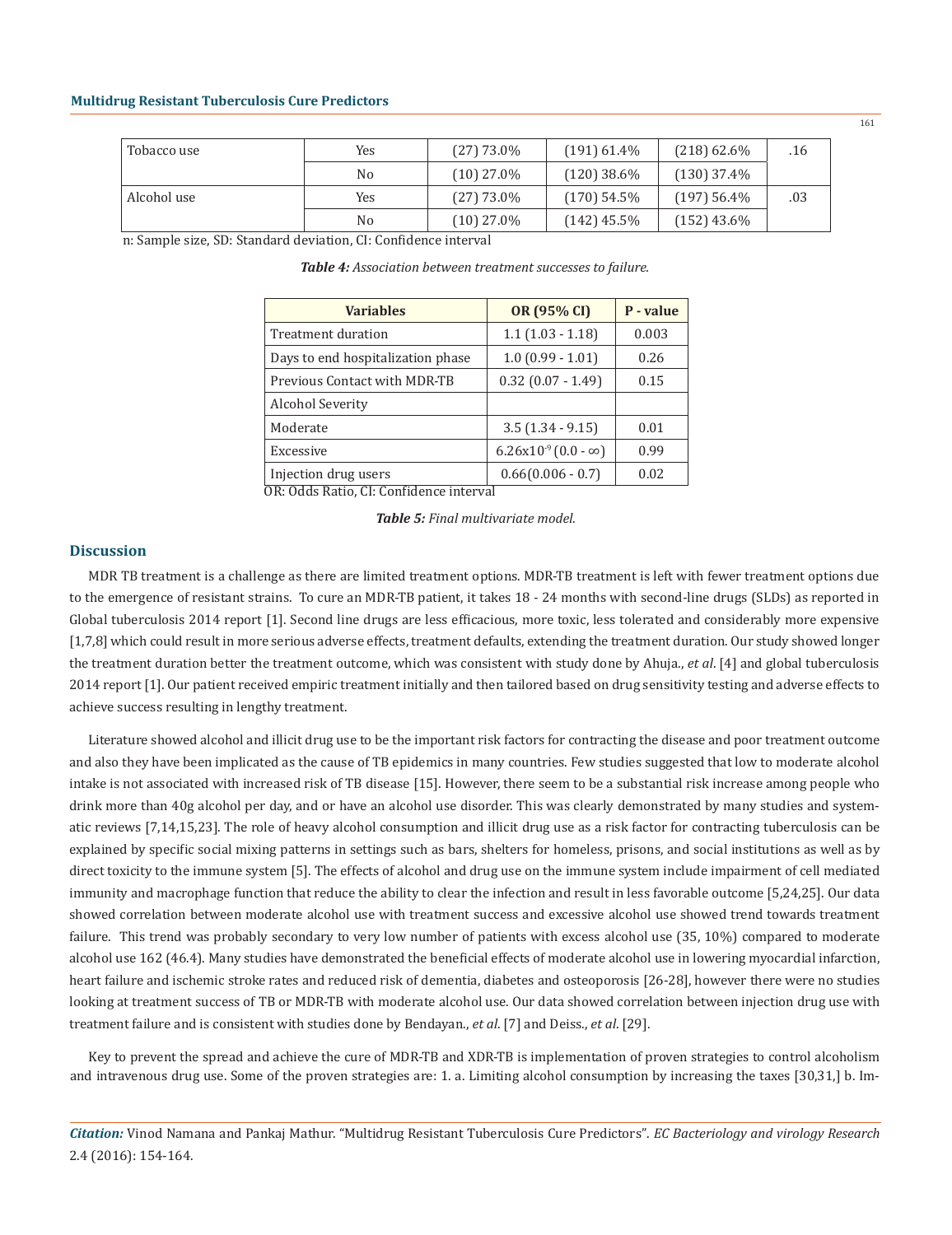162

posing limits on days of sale for off-premises settings (e.g., grocery, convenience or liquor stores) [32,33] c. Regulation of Alcohol Outlet Density [34]. 2. Screening individuals for excessive drinking, drug use and delivering a brief intervention, which provides personalized feedback about the risks and consequences of excessive drinking and drug use [35]. 3. Raising awareness through community activities and participation [35]. 4. Political commitment in implementing strict policies in controlling alcohol and drug use at national and municipal level [35].

# **Limitations**

This study has several limitations like small sample size, limited to a region, only the patients with MDR-TB & XDR-TB who could tolerate the treatment and willing to complete the treatment were included in the study. Individualized treatment was given based on patient profile instead of randomization of treatment, there were no consistent follow-ups and some have left without treatment completion. HIV disease is an important risk factor for acquiring the disease and achieving cure of either susceptible or resistant tuberculosis or their status on HIV is unknown. Finally there was large amount of patients with unknown treatment status who were included in failure group resulting lower percentage of cure.

This study highlights the need for randomized studies with large sample size evaluating the individualized treatment regimens, moderate alcohol consumption and TB or MDR-TB treatment outcomes and urgent need for more efficacious, well tolerated, drug regimens to cure MDR-TB.

# **Conclusion**

Analysis of data showed that, longer the treatment duration and moderate alcohol use (a daily intake of any kind of alcohol beverage less than 3 glasses or 40 grams), better the treatment outcome and higher the injection drug use, lower the success. Excessive alcohol use (a daily intake of any kind of alcohol beverage more than 3 glasses), showed trend towards negative correlation with success, suggesting excessive alcohol use had poor treatment outcome.

The key for success in prevention and cure of MDR-TB and XDR-TB is implementation of public health strategies to control alcoholism and intravenous drug use.

# **Acknowledgements**

My sincere thanks to my mentors Dr. Stephanie Factor and Dr. Keith Sigel for providing me the data and guiding me to write the manuscript and Dr. Godbold James, who helped me with SPSS statistics.

#### **Grants:** None

#### **Conflict of Interest:** None

# **Bibliography**

- 1. World Health Organization. "Global tuberculosis report 2014". Switzerland, Geneva. (2014).
- 2. Sharma SK and Mohan A. "Multidrug-resistant tuberculosis: a menace that threatens to destabilize tuberculosis control". *Chest* 130.1 (2006): 261-272.
- 3. World Health Organization. "Guidelines for the programmatic management of drug resistant tuberculosis". Switzerland, Geneva (2008).
- 4. Ahuja SD., *et al.* "Multidrug resistant pulmonary tuberculosis treatment regimens and patient outcomes: an individual patient data meta-analysis of 9,153 patients". *PLoS Medicine* 9.8 (2012): e1001300.
- 5. Johnston JC., *et al.* "Treatment outcomes of multidrug-resistant tuberculosis: a systematic review and meta-analysis". *PLoS One* 4.9 (2009): e6914.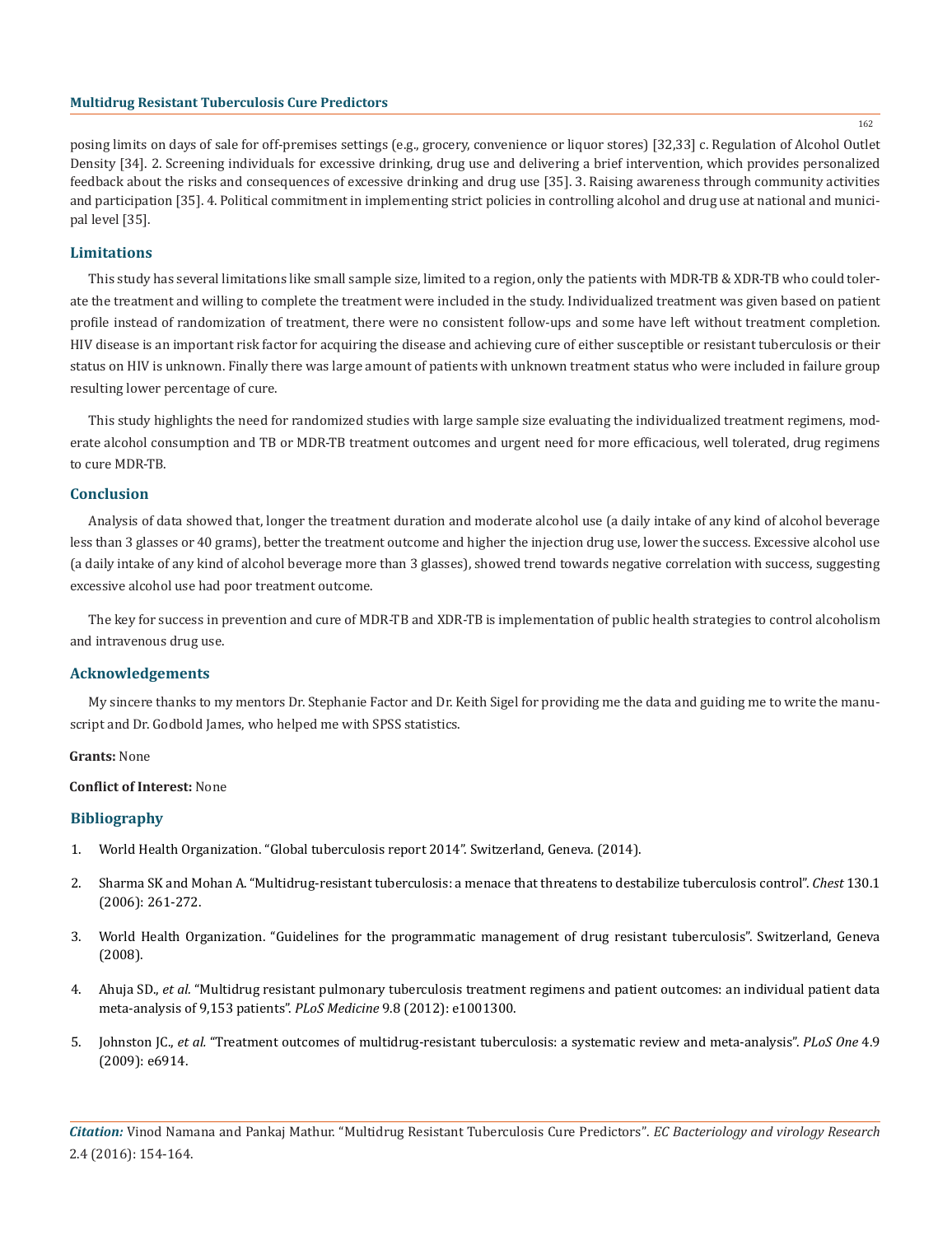- 6. Orenstein EW., *et al.* "Treatment outcomes among patients with multidrug-resistant tuberculosis: systematic review and meta-analysis". *Lancet Infectious Disease* 9.3 (2009): 153-161.
- 7. Bendayan D., *et al.* "Outcome of hospitalized MDR-TB patients: Israel 2000-2005". *European Journal of Clinical Microbiology Infectious Disease* 30.3 (2011): 375-379.
- 8. Laserson KF., *et al.* "Speaking the same language: treatment outcome definitions for multidrug-resistant tuberculosis". *International Journal of Tuberculosis and Lung Disease* 9.6 (2005): 640-645.
- 9. Kliiman K and Altraja A. "Predictors of poor treatment outcome in multi- and extensively drug-resistant pulmonary TB". *European respiratory journal* 33.5 (2009): 1085-1094.
- 10. Gandhi NR., *et al.* "Extensively drug-resistant tuberculosis as a cause of death in patients co-infected with tuberculosis and HIV in a rural area of South Africa". *Lancet* 368.9547 (2006): 1575-1580.
- 11. World Health Organization. "Anti-tuberculosis drug resistance in the world report 2008". Switzerland, Geneva. (2008).
- 12. Caminero JA. "Multidrug-resistant tuberculosis: epidemiology, risk factors and case finding". *International Journal of Tuberculosis and Lung Disease* 14.4 (2010): 382-390.
- 13. Caminero JA. "Extensively drug-resistant tuberculosis: is its definition correct?" *European Respiratory Journal* 32.5 (2008): 1413- 1415.
- 14. Kiwuwa MS., *et al.* "Patient and health service delay in pulmonary tuberculosis patients attending a referral hospital: a cross-sectional study". *BMC Public Health* 5 (2005): 122.
- 15. Lonnroth K., *et al.* "Alcohol use as a risk factor for tuberculosis a systematic review". *BMC Public Health* 8 (2008): 289.
- 16. Mishra P., *et al.* "Adherence is associated with the quality of professional-patient interaction in Directly Observed Treatment Shortcourse, DOTS". *Patient Education and Counseling* 63.1-2 (2006): 29-37.
- 17. Jakubowiak WM., *et al.* "Risk factors associated with default among new pulmonary TB patients and social support in six Russian regions". *International Journal of Tuberculosis and Lung Disease* 11.1 (2007): 46-53.
- 18. Holtz TH., *et al.* "Risk factors associated with default from multidrug-resistant tuberculosis treatment, South Africa, 1999-2001". *International Journal of Tuberculosis and Lung Disease* 10.6 (2006): 649-655.
- 19. Cox HS., *et al.* "Emergence of extensive drug resistance during treatment for multidrug-resistant tuberculosis". *New England Journal of Medicine* 359.22 (2008): 2398-2400.
- 20. Kurbatova EV., *et al.* "Predictors of poor outcomes among patients treated for multidrug-resistant tuberculosis at DOTS-plus projects". *Tuberculosis* 92.5 (2012): 397-403.
- 21. Falzon D., *et al.* "Resistance to fluoroquinolones and second-line injectable drugs: impact on multidrug-resistant TB outcomes". *European Respiratory Journal* 42.1 (2013): 156-168.
- 22. Mishra P., *et al.* "Adherence is associated with the quality of professional-patient interaction in Directly Observed Treatment Shortcourse, DOTS". *Patient Education and Counseling* 63.1-2 (2006): 29-37.
- 23. Rehm J., *et al.* "The association between alcohol use, alcohol use disorders and tuberculosis (TB). A systematic review". *BMC Public Health* 9 (2009): 450.
- 24. Friedman H., *et al.* "Microbial infections, immunomodulation, and drugs of abuse". *Clinical Microbiology Reviews* 16.2 (2003): 209- 219.